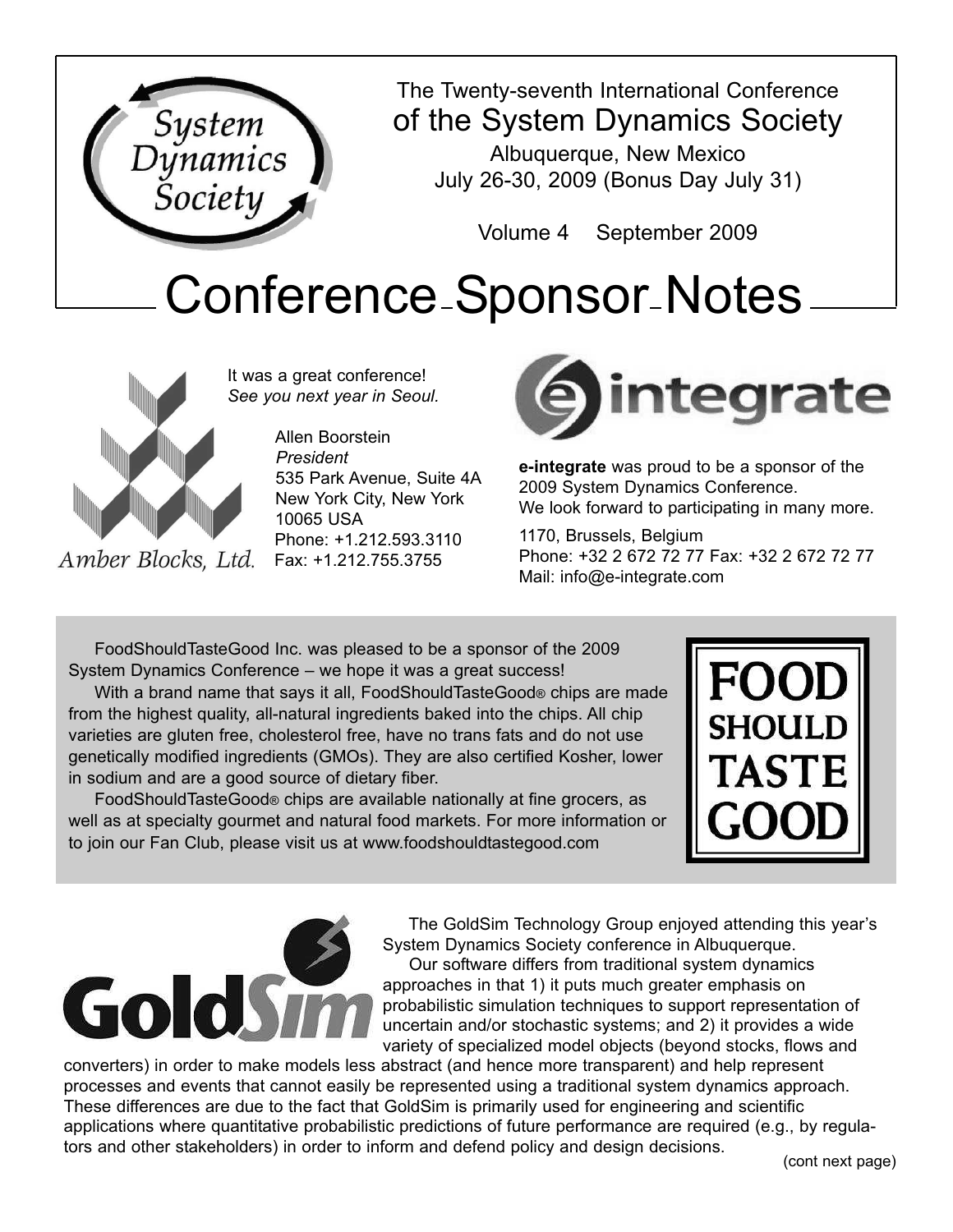## **Recent Applications**

The software is widely used in the environmental and energy arenas. For example, Los Alamos National Laboratory is currently using GoldSim to perform probabilistic simulations of  $CO<sub>2</sub>$  sequestration in geologic reservoirs. Most recently, Predicus LLC was awarded a contract by the US Department of Energy to build PRISM ("Prioritization Risk Integration Simulation Model"), which will utilize GoldSim to allow DOE managers to not only track and quantify technical risks, but also gauge the relevance of budget concerns, legal and other issues. In its first deployment at Hanford, Washington, officials will utilize PRISM to evaluate how best to proceed with the remediation and environmental clean-up of the nuclear waste site. Following a successful development and implementation of PRISM, the model could be used to fully integrate all 80 of the DOE's environmental remediation projects.

## **Looking for Experienced Senior Modelers**

We are currently looking for simulation modelers with experience in energy, water resources or risk and reliability analysis. Please see our job description at http://www.goldsim.com/Content.asp?PageID=24



**2. Physical Address of Huerfano Chapter**: County Rd. 7150, Bldg. #536 Huerfano Chapter House Bloomfield, NM 87413 **3. Chapter Phone and Email:** (505) 325-1400 LJBONNEY@yahoo.com huerfanochapter@yahoo.com **4. Huerfano E-commerce website** www.navajo-arts.com

## **Ya'at' teeh,**

Sacred Wind Communications and the Huerfano Chapter of the Navajo Nation thank the System Dynamics Society for hosting the Navajo artists who sold their crafts at the Albuquerque conference. The artists were very appreciative of having this opportunity to present their art to the conference attendees and are grateful for your support. Thank you! Ahéhee'

**1. Mailing address:** Huerfano Chapter PO Box 968 Bloomfield, NM 87413





The Idaho National Laboratory would like to thank the System Dynamics Society and Sandia National Laboratories for all their hard work in putting on a very successful conference. We appreciate the opportunity to be a part of this wonderful venue. It was great to see all the great work being done throughout the world in the area of systems thinking and dynamic modeling. We were especially pleased to see the work being done in the K-12 and STEM programs. We look forward to next year's conference and getting back together with everyone.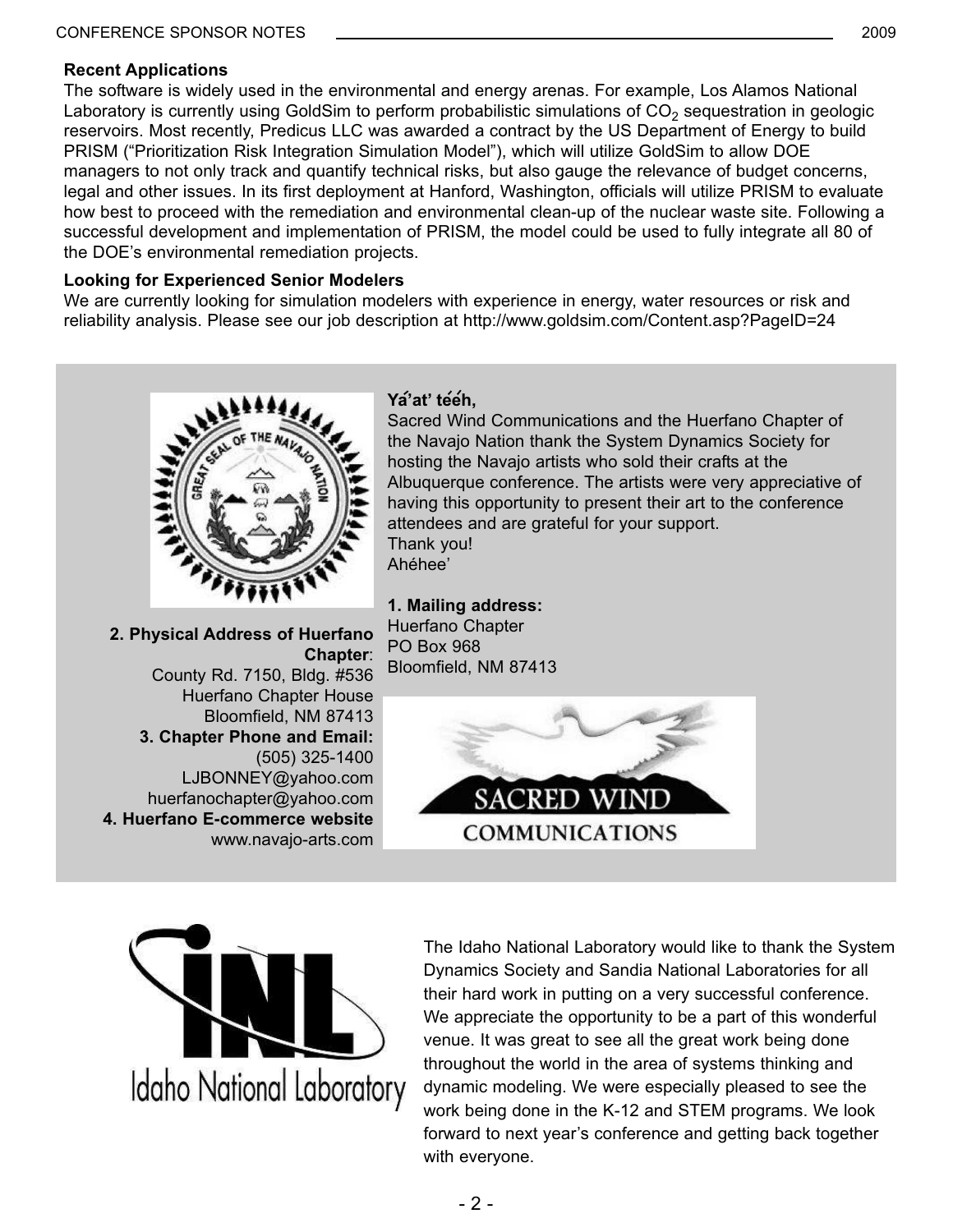

## **The International Society for the Systems Sciences**

The 53<sup>rd</sup> Annual Meeting of the International Society for the Systems Sciences (ISSS) was held at the University of Queensland in Brisbane, Australia in July and was well attended by local academics and practitioners as well as those who travelled from Europe, the USA, Latin America and many other countries. Professor Tim Allen presided over the conference during which papers debated the prospects of "Making Liveable, Sustainable Systems Unremarkable". Almost two-thirds of the conference participants took part in a participatory road trip at the start of the week to experience the problems being faced by the city of Brisbane in infrastructure, transport and other resources. On Friday, the groups formed on this

trip made presentations to the whole conference in a plenary session with local government representatives present to hear the results. This work will be carried forward in our next meeting in Canada in 2010, by our president-elect, Dr. Allenna Leonard, past president of the American Society for Cybernetics and leading expert in the use of Stafford Beer's VSM and Syntegration processes. The 54th meeting in July 2010 will be held at Wilfred Laurier University, Waterloo, Canada; July 18-23. For further information about this year's meeting, or the meeting in 2010, please consult the ISSS website:

http://www.isss.org/conferences or contact the ISSS office at isssoffice@dsl.pipex.com

It was a pleasure meeting and connecting with so many of you in Albuquerque. We are very appreciative of the opportunity to share and learn about the important work being done across a wide range of fields and disciplines.

This year we presented the 2009 Barry Richmond Scholarship Award to Marcus Robinson

and James Ranney, two students from Wilson High School in Portland, Oregon. For those of you fortunate enough to see Marcus and James present their work, we're sure you'll agree that their contribution and enthusiasm for tackling real-world complex issues was inspiring. Thank you to the Society for making a special effort to serve the K-12 community and providing us all opportunities for partnership.

Thank you for the feedback that continues to fuel the development of **STELLA** and *iThink* modeling software and **isee NetSim** web publishing capabilities. isee systems is committed to developing innovative ways to make it even easier to build, share and learn from models of complex dynamic systems.

In conjunction with our partners, isee continues to be a resource for tools, training and teaching materials that enable people to increase their capacity to think and act more systemically. To learn more, visit www.iseesystems.com or blog.iseesystems.com, email support@iseesystems.com or call us at (603) 448-4990.

We were pleased to be a sponsor for this year's conference and are already looking forward to next year.

Jantz Morgan LLC is a boutique investment

JantzMorgan

management company founded on the premise that superior quantitative models will significantly outperform human experts over the long-term. We combine system dynamics with sound financial principles to create powerful stock selection and portfolio management processes, engineered to provide outstanding long-term investment opportunities. Our objective is to provide our clients with active return at an acceptable level of asset volatility in a diversified portfolio. We aspire to do all this while being a socially responsible enterprise that is respectful of our clients' values.

*This information does not constitute an offer to sell or a solicitation of an offer to buy securities. Please see our ADV Part II for important disclosures.*

## **Jantz Morgan LLC, 253 Pleasant Street Arlington, MA 02476 info@jantzmorgan.com 781.643.6027 www.jantzmorgan.com**



systems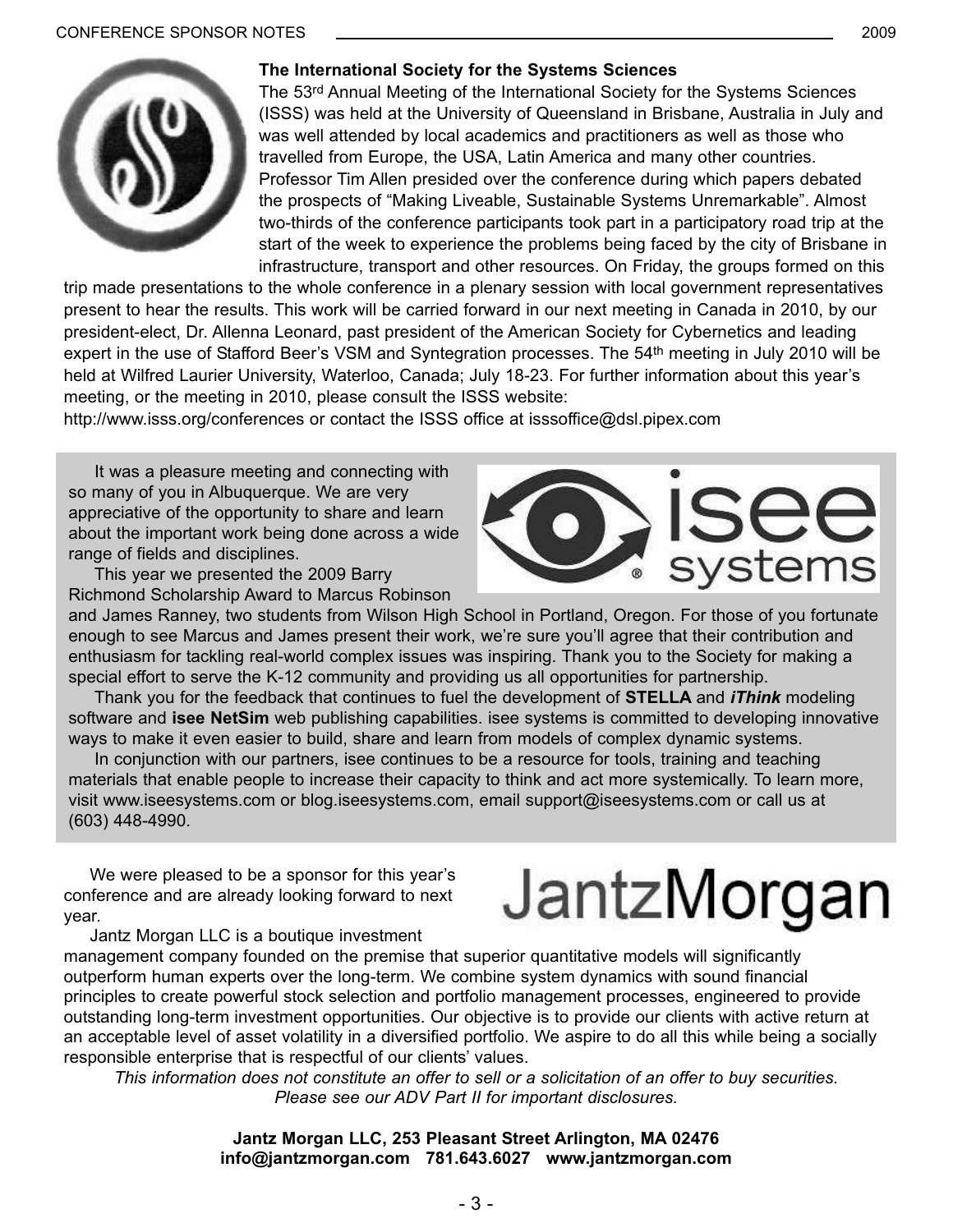#### CONFERENCE SPONSOR NOTES 2009



Lane Press of Albany is a commercial offset printer selected by many organizations to design and print quality work. It has a full range of services and equipment available to produce 1/color to 5/color work. Above and beyond full prepress, printing and bindery capabilities, it also specializes in design services and diecutting. It has over 250 dies available for many pocket folder and diecutting designs.

Feel free to contact Sylvia Daigle at (518) 438-7834 for more information, or visit the website at www.lanepressofalbany.com.

Those of us at The Manufacturing Game® would like to thank the System Dynamics Society for the opportunity to sponsor this year's conference in Albuquerque, New Mexico. It was a pleasure to connect with so many old friends and develop even more new ones. We hope that those of you who attended our workshop took away some new concepts on modeling and how system dynamics can fit into



today's world. The Manufacturing Game® is a perfect example of how system dynamics can be used on a regular basis in the business world.

Ledet Enterprises, Inc. (The Manufacturing Game®) has developed several other simulations. Occasionally people who have experienced one of our games develop an action plan to design their own and we have provided feedback and suggested improvements based on our experience. We have also worked with clients to develop materials and to help them consistently deliver their simulation, including training new facilitators within their organization. If you have a need for such services or know of anyone who does you may contact us at info@mfg-game.com or at (281) 812-4148. For more information on The Manufacturing Game® go to www.mfg-game.com.





**Find Us in the Blogosphere**

## Pegasus Communications, Inc. *The Systems Thinking in Action Company* One Moody Street | Waltham, MA 02453 | 781-398-9700

## **New Webinar Series Launched**

In July, Pegasus launched a series of webinars designed to give participants direct access to innovative thought leaders and practitioners. Our first offering was a provocative conversation with Robert Fritz about structural dynamics. This program can be purchased in recorded format on our website. Over the coming months, we'll bring you many stimulating programs, including, among others, Robert Dickman on using stories to get heard "above the noise," Diana M. Smith on the power of relationships, and a team of systems thinking experts on managing the complexities of the workplace to achieve your desired results.

We are also excited to announce that we have supplemented our popular "Leverage Points" e-newsletter with a Leverage Points blog. Our goal is to focus on the practical aspects of systems thinking and organizational learning—how we can apply these tools and perspectives to make good choices and take smart, informed action. The blog allows us to foster an online dialogue and deepen our engagement with readers and conference attendees, while also reaching new audiences interested in a systems perspective. There are lots of ways to connect with other systems thinkers through Pegasus. Check out the following links to choose the connection that suits you best: (cont next page)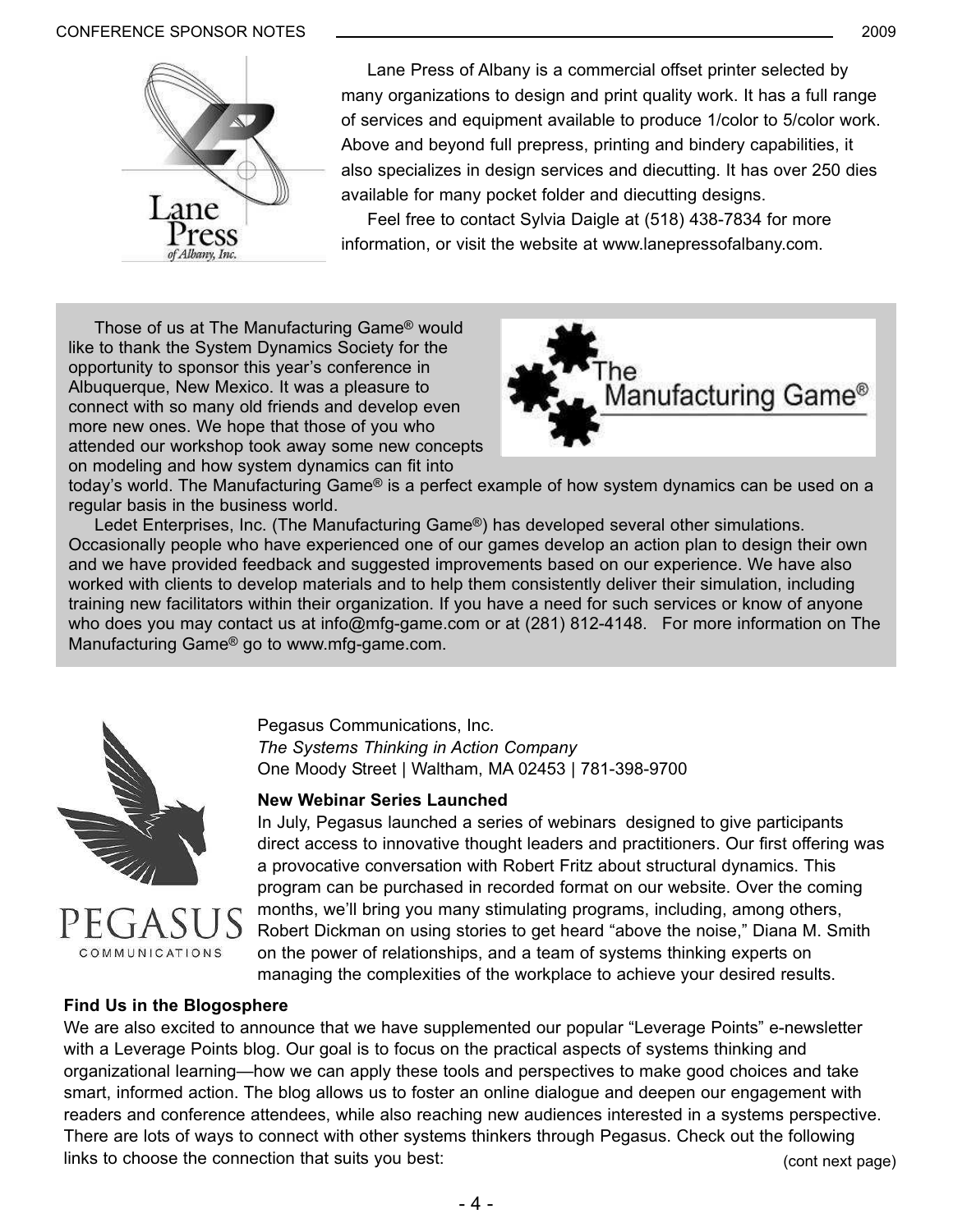Our website [http://www.pegasuscom.com] Webinar Schedule [www.pegasuscom.com/webinars/home.html] Leverage Points Blog [http://blog.pegasuscom.com] Leverage Points Newsletter [http://www.pegasuscom.com/lp.html The Systems Thinker newsletter [http://www.thesystemsthinker.com] The Systems Thinking in Action Conference—Now More Than Ever: Critical Skills for Courageous Organizations; November 2–4, 2009; Seattle, WA [http://www.pegasuscom.com/stapage.html]

Thanks to all of you who made this year's conference a great success. We hope you found our user's group meeting and exhibitor demonstration useful in your modeling work. For those of you who attended the Studio workshop session, please feel free to send your follow-up questions to solutions@powersimsolutions.com. We enjoyed connecting with so many of you, and we look forward to working



with you in the future. For more information about our SD-based simulation tools and modeling services, visit us at www.powersimsolutions.com.

Hope to see you next year!



We would like to thank the System Dynamics Society for the opportunity to co-sponsor the 27<sup>th</sup> System Dynamics Conference in Albuquerque.

PROGNOZ is an innovative software solutions partner and vendor. We specialize in the delivery of Business Intelligence solutions to a wide range of sectors, including **agriculture, banking, energy, financial services, government, healthcare, tourism, transportation** and **academia**. We are amongst only a few global vendors that provide very powerful mathematical features and advanced forecasting capabilities.

We have offices around the world, including **Moscow, Beijing, Washington, Brussels, Dubai** and **Kiev**. PROGNOZ solutions help thousands of users, at organizations ranging from large corporations to government agencies and universities, to gain valuable insight into complex data and improve the efficiency of their operations.

Our unique approach enhances the value of information, data and metrics through powerful visualization and analytics ranging from **multi-layer mapping, customized reporting, ad-hoc analysis** and **dashboards** to **data integration, modeling and forecasting**, **information administration and security**.

More information about PROGNOZ can be found at www.prognoz.com.

Sandia National Laboratories would like to again thank the Society for the opportunity to serve as one of the sponsors of the 2009 ICSDS. In addition, as host, we would like to thank all attendees and guests for making the Albuquerque conference a success. Our goals of learning, energizing and enjoying were all met! We are especially thankful for the successful





implementation of the Bonus Day and of course the participation by the system dynamics K-12 community. The conference was a great opportunity to revive old friendships and begin new ones. Someone described the conference as a reunion; if so, this family is growing ever larger. Thanks for all the kind words. Our merry band of system citizens will continue to meet each month at our informal System Dynamics Guild to hear about nascent research projects and dry-runs of presentations for the next International Conference of the System Dynamics Society. We hope to see you all again at the next reunion in Seoul, Korea.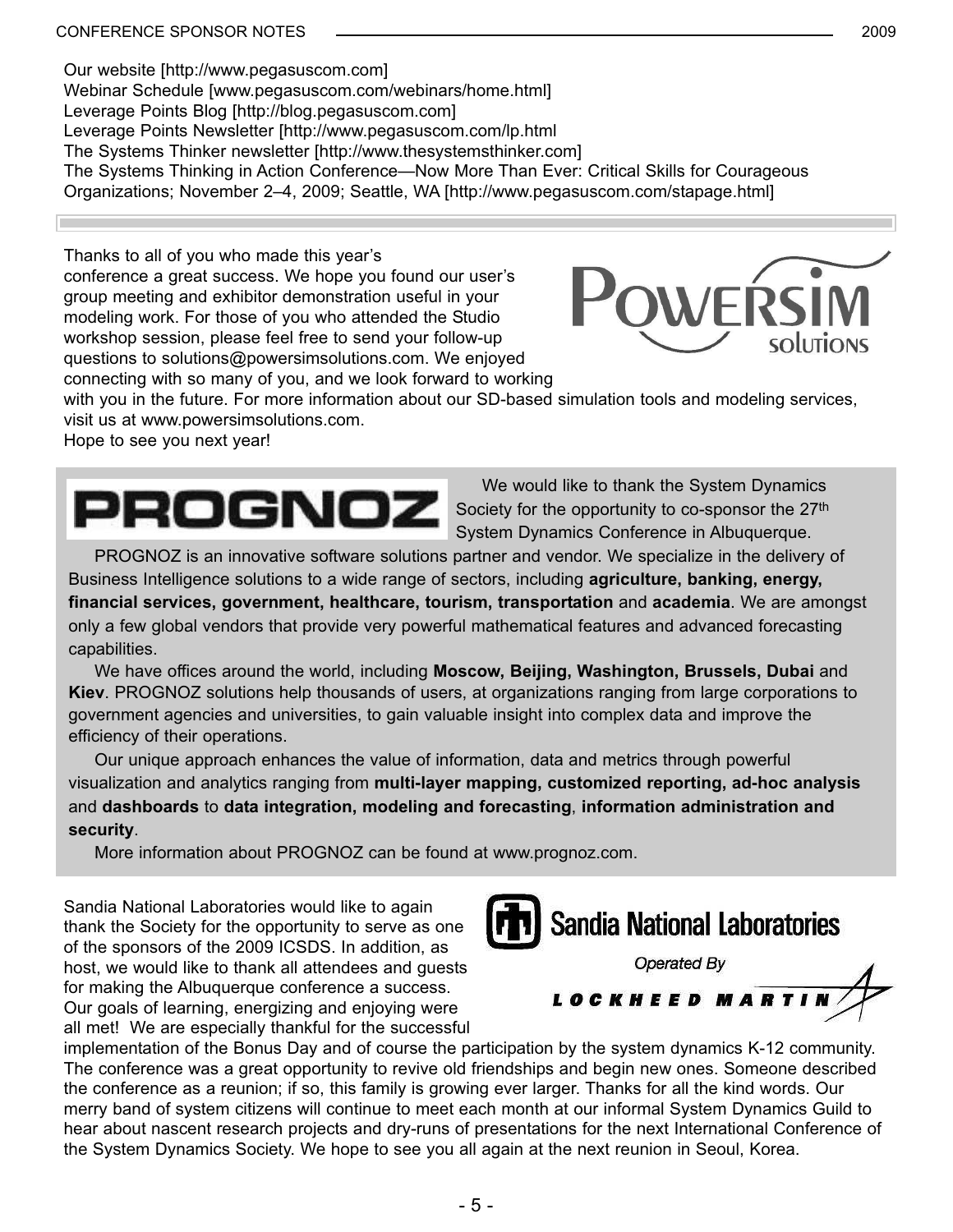



Synapse Energy Economics, Inc. specializes in energy and environmental research, testimony and regulatory support for consumer advocates, environmental organizations, regulatory commissions, state energy offices and others. Recently, we have seen some exciting developments! For instance, in a 2008 study of the costs and benefits of energy

efficiency programs across the United States, Synapse found that above and beyond the electric savings achieved by these programs, the non-electric benefits include water and heating fuel savings, avoided  $CO<sub>2</sub>$ costs, lower prices due to the demand-reduction-induced price effect (DRIPE), economic stimulus, job creation, risk reduction and energy security. Surprisingly, we also found that the cost of saved energy (CSE) per kWh tended to decrease as a program's energy savings increased as a fraction of annual energy sales. Thus, the larger a utility's programs, the more cost effective they were.

In other news, as part of a long-term project with the Regulatory Assistance Project and The Energy Foundation's Beijing office, Synapse is working with the Chinese Ministry of Environmental Protection and China's grid operators and planners to integrate environmental factors into energy planning. A specific focus is to help the Ministry understand U.S. and European air policy, so that it can take advantage of the positive features (such as long-term planning and adequate resources for compliance and permitting) while learning from the many lessons from 40 years of air quality management (such as focusing on multi-pollutant planning and avoiding the mono-pollutant focus that most US air agencies have had to work through). Already, China has two major policy areas that are ahead of their North American and European colleagues.

To learn more about Synapse, our staff, and our project work or to download publications, please visit www.synapse-energy.com.

transentis is a small management consultancy focused on increasing the value created in complex systems. We apply our expertise in business analytics, business simulation and business architecture to reduce complexity, find new perspectives and make better decisions.

I personally have been applying systems thinking and system dynamics to business issues for many years and I



am very proud that transentis now has the opportunity to be a corporate sponsor of both the Society and the Albuquerque conference. At the conference I greatly enjoyed talking to so many of you about our ideas and experience in using system dynamics to analyse business models.

We look forward to sponsoring the next conference and seeing you again in Korea. Oliver Grasl

Managing Director, transentis



It was a pleasure, as always, to attend this year's System Dynamics Society Conference in Albuquerque. A number of our book titles proved especially popular, including **Scenarios: The Art of Strategic Conversation** by Kees van der Heijden and Kim Warren's **Strategic Management Dynamics**. If you missed out on buying your copy during the conference, visit our website at www.wiley.com where you can purchase these and other titles.

We are very proud to publish *System Dynamics Review* on behalf of the System Dynamics Society and are thrilled with the journal's recent Impact Factor increase. To view the current issue table of contents, sign up for email alerts and for submissions guidelines, please visit

> **www.interscience.wiley.com/journal/sdr** See you next year! *Wiley-Blackwell*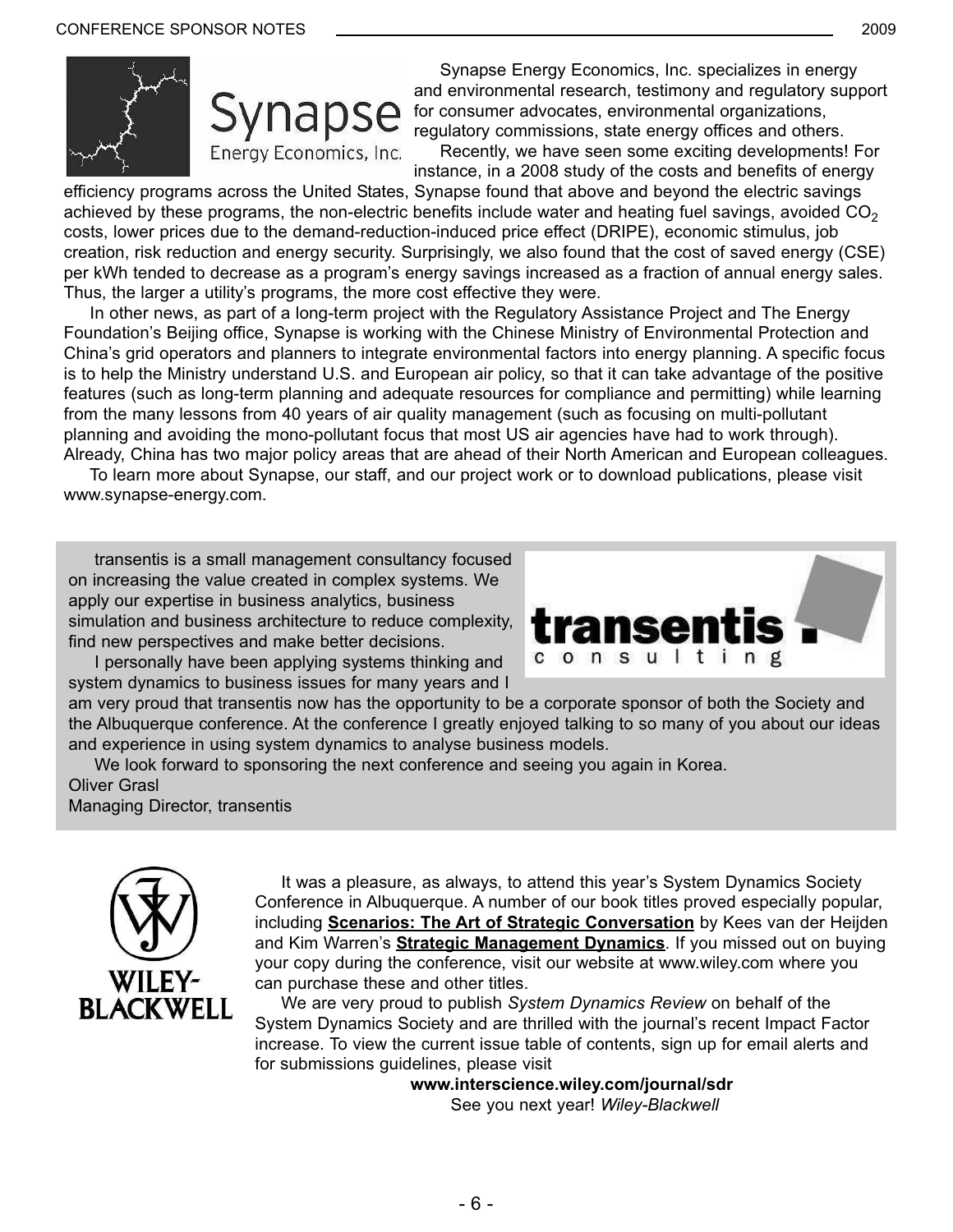Worcester Polytechnic Institute thanks its students, alumni, friends and the System Dynamics Society for informing people about the university's online courses and programs in system dynamics.

The 2009 conference in Albuquerque provided us with an excellent forum to meet and renew associations with WPI's past and current online students. Many members of our faculty attended the conference and enjoyed meeting their online



students in person at the WPI conference reception on Monday evening. Also many conference attendees stopped by the WPI exhibit table to discuss the possibility of online studies at WPI. A number of you are registered for the fall semester "Foundations of System Dynamics" course. Congratulations on deciding to further your knowledge.

Over 200 students have taken WPI's online system dynamics courses. We look forward to an increased number of students becoming even more informed about system dynamics and its applications in a wide variety of organizations.

WPI offers three semesters per year starting in September, January and May.

## **Additional Information**

Please contact WPI Graduate Studies – Pamela Shelley, Assistant Director of Distance Studies online@wpi.edu – www.online.wpi.edu – 508-831-6789 Worcester, Massachusetts, 01609, USA

## Other Conference News

Post-conference greetings from the Society office!

The anticipated publication date of the web proceedings is the end of September. Once the web proceedings have been officially published to our website, we will provide a link and an ISBN number. Additionally there will be a printable. jpg file for a CD label, should you decide to download the proceedings to a CD. The contents of the printed Abstract Proceedings book are already available on the conference website.

If you have any comments you would like to share about the conference, we encourage you to complete and send in anonymously the "System Dynamics Conference Satisfaction Survey." The survey can be found on the conference website at:

http://www.systemdynamics.org/conferences/current/postconfsurvey.doc (or .pdf). The completed form may be sent by post to Etiënne Rouwette, Radboud University Nijmegen, PO Box 9108, 6500 HK Nijmegen,

The Netherlands (Email: e.rouwette@fm.ru.nl) or to the Society office (Email:conference@systemdynamics.org).

Each year we have volunteer photographers wandering around the conference taking photos. In the near future, we will be posting photographs from the conference on the web; an email message will be sent to let you know when they are available. If you have any photos you would like to share, please send them to add to the website collection. (If there is a photograph of you on the web that you would prefer us to remove, please let us know at

conference@systemdynamics.org.)

A link to the Preliminary Conference Information (Call for Papers, Presentations, Workshops and Sessions) for the 2010 Seoul Conference is located on the main page of the Society website. The dates for the conference are July 25-29. More information about the conference will be sent in the coming months.

*Conference Sponsor Notes* published by the **System Dynamics Society** Milne 300 - Rockefeller College University at Albany

135 Western Avenue Albany, New York 12222 USA

Phone: +1 518 442 3865 Fax: +1 518 442 3398 Email: office@systemdynamics.org

**www.systemdynamics.org**